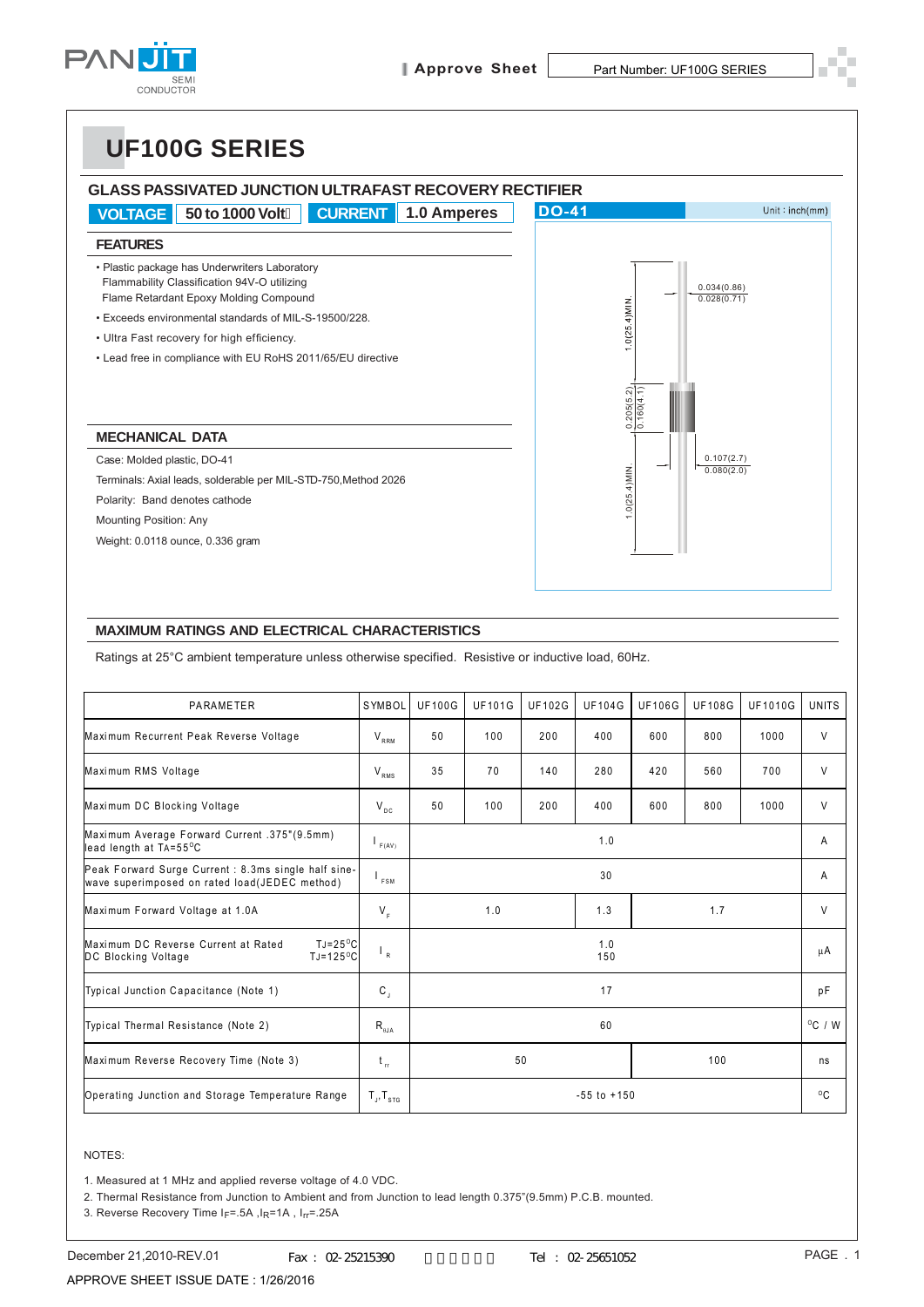

## **UF100G SERIES**

### RATING AND CHARACTERISTIC CURVES